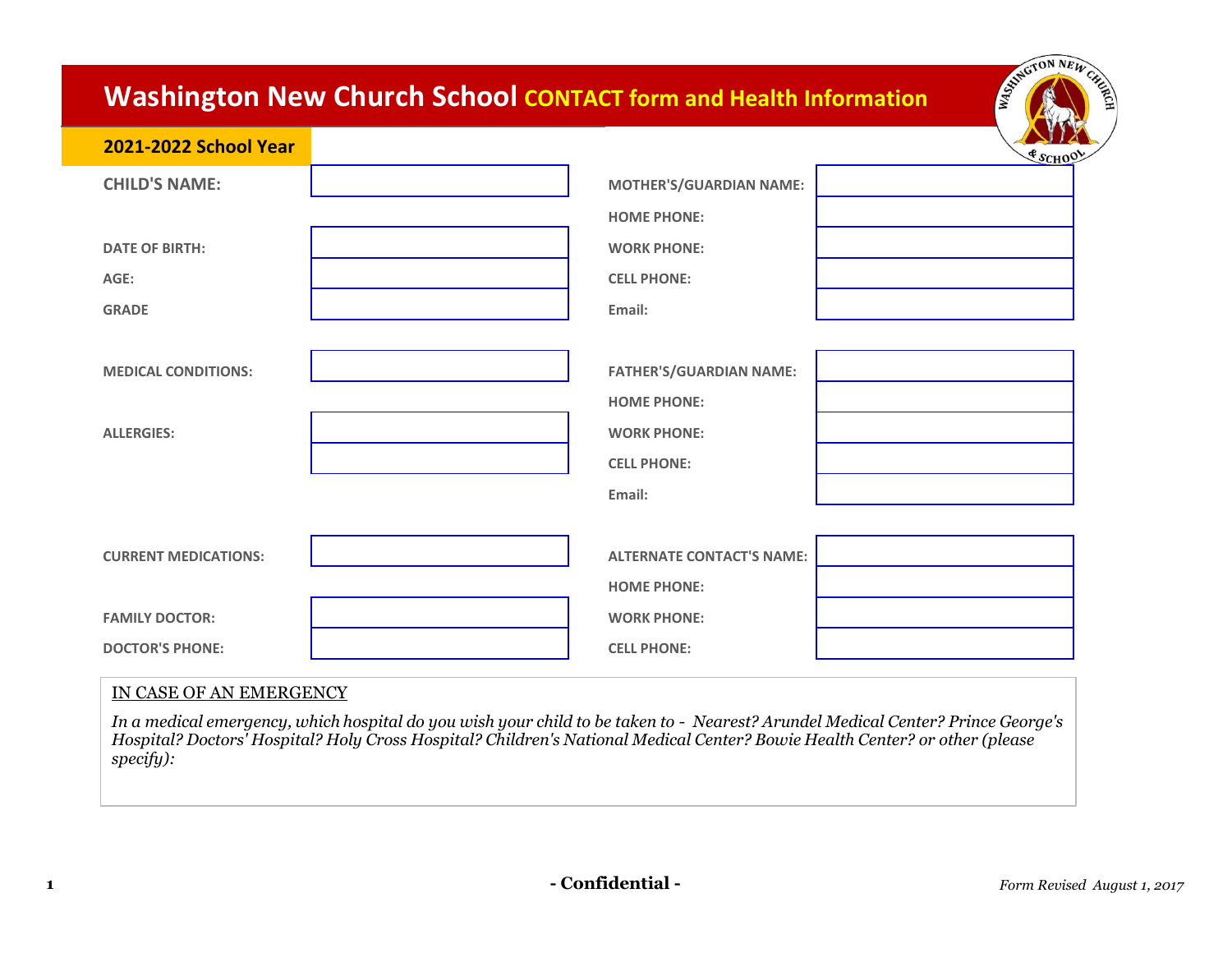*1. Does your child have any health condition, disability, or any other relevant health issue or concerns which may affect his/her safety in the school environment, the safety of others in the school environment, or his/her ability to learn and grow in our school environment. (Conditions may include, but are not limited to: Allergies, diabetes, asthma, physical handicap, disabilities, ADD/ADHD, etc. that may require emergeny services.)*

YES \_\_\_\_\_ NO **\_\_\_\_\_**

If YES please describe condition(s): \_\_\_\_\_\_\_\_\_\_\_\_\_\_\_\_\_\_\_\_\_\_\_

*PLEASE NOTE: It is important to answer the following question (#2) even if the medication is given at home only so that in the event of an emergency, we are able to inform emergency personnel of all current medication your child is taking.*

*2. Is your child taking any medication prescribed by a doctor or any other health professional?*

YES \_\_\_\_\_ NO **\_\_\_\_\_** If YES please list medication(s):

**For ANY medication to be administered at school, please see request Pysicians Medicine Order Form (PMOF) from the office.**

*3. Does your child have any* **eye health** concerns which may affect his/her safety in the school environment, the safety of other students in the school environment, or his/her ability to learn and grow in our school environment?

YES \_\_\_\_\_ NO **\_\_\_\_\_** If YES please describe condition(s):

*Does your child wear glasses or contacts?*

YES \_\_\_\_\_ NO **\_\_\_\_\_**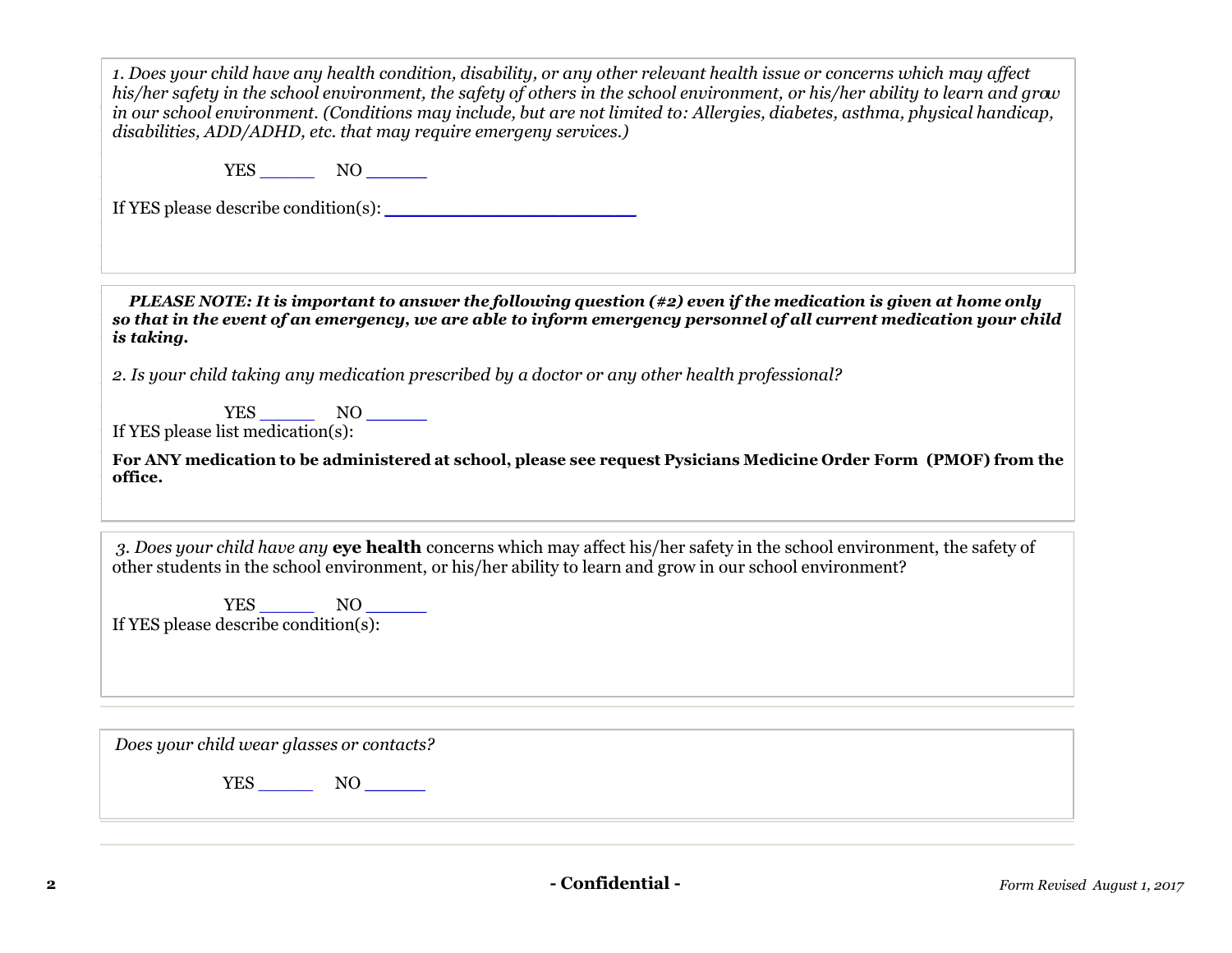| 4. Does your child have any <b>ear or hearing problems</b> which may affect his/her safety in the school environment, the<br>safety of other students in the school environment, or his/her ability to learn and grow in our school environment?                         |
|--------------------------------------------------------------------------------------------------------------------------------------------------------------------------------------------------------------------------------------------------------------------------|
|                                                                                                                                                                                                                                                                          |
|                                                                                                                                                                                                                                                                          |
|                                                                                                                                                                                                                                                                          |
| Does your child wear a hearing aid?                                                                                                                                                                                                                                      |
|                                                                                                                                                                                                                                                                          |
| 5. Do you have any concerns about your child's behavior or emotional well being which may affect his/her safety in the<br>school environment, the safety of other students in the school environment, or his/her ability to learn and grow in our<br>school environment? |
| ${\rm YES} \begin{tabular}{ll} \bf YES & NO & \bf \end{tabular}$<br>If YES please give details:                                                                                                                                                                          |
|                                                                                                                                                                                                                                                                          |
| 6. Should there be any <b>restriction of physical activity</b> in school or especially on the playground or in Physical Education?                                                                                                                                       |
| If YES, please explain the nature and duration of the restriction, verified with a note from your doctor:                                                                                                                                                                |
|                                                                                                                                                                                                                                                                          |
|                                                                                                                                                                                                                                                                          |
|                                                                                                                                                                                                                                                                          |
|                                                                                                                                                                                                                                                                          |